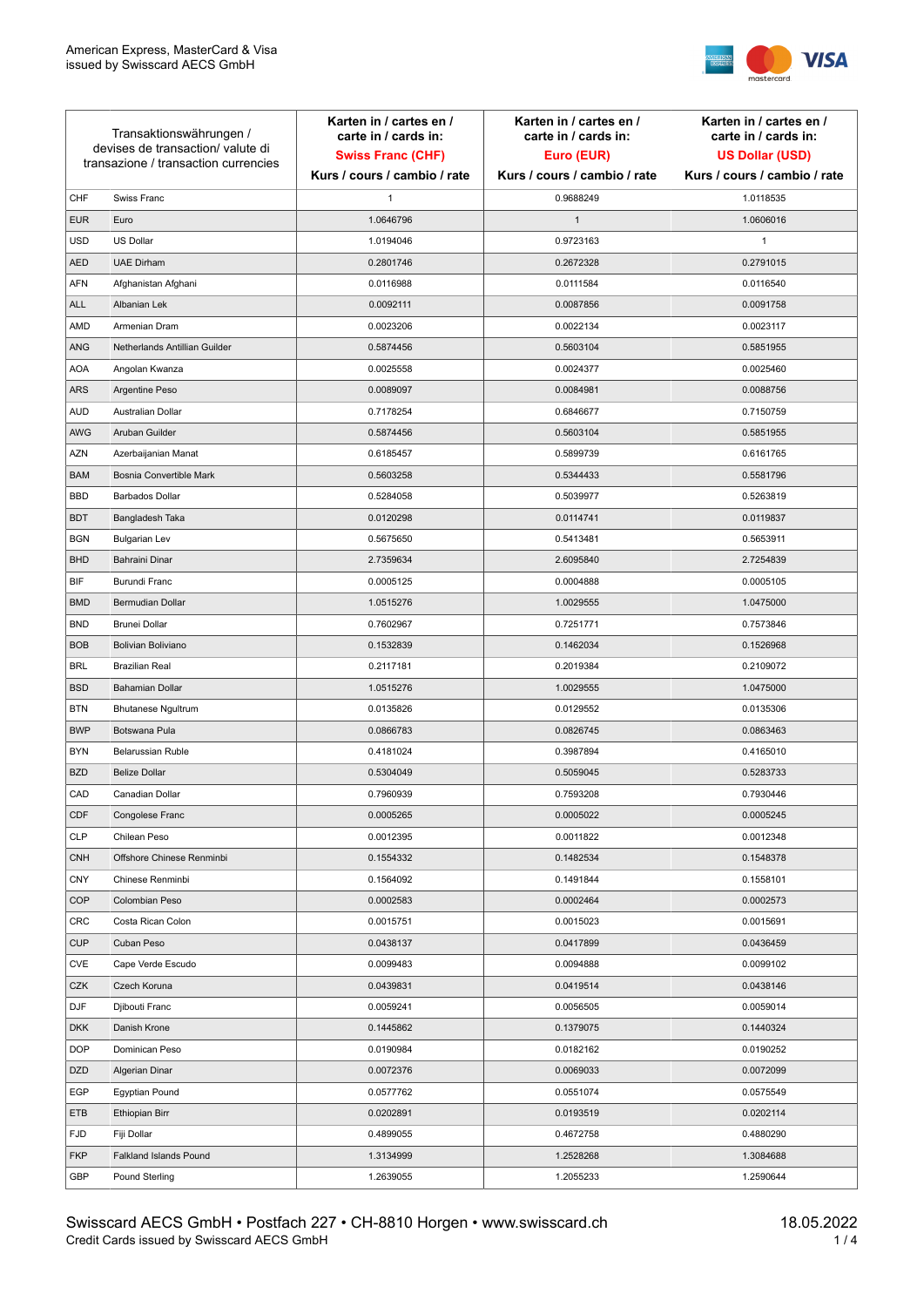

| Transaktionswährungen /<br>devises de transaction/valute di |                                      | Karten in / cartes en /<br>carte in / cards in: | Karten in / cartes en /<br>carte in / cards in: | Karten in / cartes en /<br>carte in / cards in: |
|-------------------------------------------------------------|--------------------------------------|-------------------------------------------------|-------------------------------------------------|-------------------------------------------------|
|                                                             |                                      | <b>Swiss Franc (CHF)</b>                        | Euro (EUR)                                      | <b>US Dollar (USD)</b>                          |
|                                                             | transazione / transaction currencies | Kurs / cours / cambio / rate                    | Kurs / cours / cambio / rate                    | Kurs / cours / cambio / rate                    |
| <b>GEL</b>                                                  | Georgia Lari                         | 0.3576625                                       | 0.3411414                                       | 0.3562926                                       |
| <b>GHS</b>                                                  | Ghana Cedi                           | 0.1476802                                       | 0.1408586                                       | 0.1471145                                       |
| GIP                                                         | Gibraltar Pound                      | 1.3134999                                       | 1.2528268                                       | 1.3084688                                       |
| <b>GMD</b>                                                  | Gambia Dalasi                        | 0.0217482                                       | 0.0207436                                       | 0.0216649                                       |
| <b>GNF</b>                                                  | Guinea Franc                         | 0.0001222                                       | 0.0001166                                       | 0.0001217                                       |
| <b>GTQ</b>                                                  | Guatemala Quetzal                    | 0.1373021                                       | 0.1309599                                       | 0.1367762                                       |
| GYD                                                         | Guyana Dollar                        | 0.0050331                                       | 0.0048006                                       | 0.0050138                                       |
| HKD                                                         | Hong Kong Dollar                     | 0.1298833                                       | 0.1238837                                       | 0.1293858                                       |
| <b>HNL</b>                                                  | Honduras Lempira                     | 0.0428701                                       | 0.0408898                                       | 0.0427059                                       |
| <b>HRK</b>                                                  | Croatian Kuna                        | 0.1476116                                       | 0.1407931                                       | 0.1470462                                       |
| <b>HTG</b>                                                  | Haiti Gourde                         | 0.0094176                                       | 0.0089826                                       | 0.0093815                                       |
| <b>HUF</b>                                                  | Forint                               | 0.0028067                                       | 0.0026771                                       | 0.0027959                                       |
| <b>IDR</b>                                                  | Indonesia Rupiah                     | 0.0000720                                       | 0.0000687                                       | 0.0000717                                       |
| <b>ILS</b>                                                  | New Israeli Sheqel                   | 0.3079607                                       | 0.2937354                                       | 0.3067811                                       |
| <b>INR</b>                                                  | Indian Rupee                         | 0.0135941                                       | 0.0129662                                       | 0.0135420                                       |
| IQD                                                         | Iraqi Dinar                          | 0.0007202                                       | 0.0006869                                       | 0.0007174                                       |
| <b>ISK</b>                                                  | <b>Iceland Krona</b>                 | 0.0079241                                       | 0.0075581                                       | 0.0078937                                       |
| <b>JMD</b>                                                  | Jamaican Dollar                      | 0.0067922                                       | 0.0064785                                       | 0.0067662                                       |
| <b>JOD</b>                                                  | Jordanian Dinar                      | 1.4851930                                       | 1.4165891                                       | 1.4795043                                       |
| JPY                                                         | Yen                                  | 0.0079132                                       | 0.0075477                                       | 0.0078829                                       |
| <b>KES</b>                                                  | Kenyan Shilling                      | 0.0090503                                       | 0.0086322                                       | 0.0090156                                       |
| <b>KGS</b>                                                  | Kyrgyzstan Som                       | 0.0127798                                       | 0.0121895                                       | 0.0127308                                       |
| <b>KHR</b>                                                  | Cambodia Riel                        | 0.0002593                                       | 0.0002473                                       | 0.0002583                                       |
| <b>KMF</b>                                                  | Comoro Franc                         | 0.0022500                                       | 0.0021461                                       | 0.0022414                                       |
| <b>KRW</b>                                                  | Korean Republic Won                  | 0.0008318                                       | 0.0007934                                       | 0.0008286                                       |
| <b>KWD</b>                                                  | Kuwaiti Dinar                        | 3.3593701                                       | 3.2041943                                       | 3.3465028                                       |
| <b>KYD</b>                                                  | Cayman Islands Dollar                | 1.2618337                                       | 1.2035472                                       | 1.2570005                                       |
| KZT                                                         | Kazakhstan Tenge                     | 0.0024249                                       | 0.0023129                                       | 0.0024156                                       |
| LAK                                                         | Lao Republic Kip                     | 0.0000796                                       | 0.0000759                                       | 0.0000793                                       |
| LBP                                                         | Lebanese Pound                       | 0.0000447                                       | 0.0000426                                       | 0.0000445                                       |
| <b>LKR</b>                                                  | Sri Lanka Rupee                      | 0.0029250                                       | 0.0027899                                       | 0.0029138                                       |
| <b>LRD</b>                                                  | Liberian Dollar                      | 0.0069519                                       | 0.0066308                                       | 0.0069253                                       |
| <b>LSL</b>                                                  | Lesotho Lothi                        | 0.0661491                                       | 0.0630935                                       | 0.0658957                                       |
| LYD                                                         | Libyan Dinar                         | 0.2182169                                       | 0.2081370                                       | 0.2173811                                       |
| <b>MAD</b>                                                  | Moroccan Dirham                      | 0.1026174                                       | 0.0978773                                       | 0.1022243                                       |
| MDL                                                         | Moldovan Leu                         | 0.0553975                                       | 0.0528386                                       | 0.0551853                                       |
| <b>MGA</b>                                                  | Malagasy Ariary                      | 0.0002604                                       | 0.0002484                                       | 0.0002594                                       |
| MKD                                                         | Macedonia Denar                      | 0.0179660                                       | 0.0171361                                       | 0.0178972                                       |
| <b>MMK</b>                                                  | Myanmar Kyat                         | 0.0005684                                       | 0.0005421                                       | 0.0005662                                       |
| <b>MNT</b>                                                  | Mongolia Tugrik                      | 0.0003363                                       | 0.0003208                                       | 0.0003350                                       |
| <b>MOP</b>                                                  | Macao Pataca                         | 0.1300752                                       | 0.1240668                                       | 0.1295770                                       |
| <b>MRU</b>                                                  | Mauritanian Ouguiya                  | 0.0288867                                       | 0.0275524                                       | 0.0287761                                       |
| <b>MUR</b>                                                  | <b>Mauritius Rupee</b>               | 0.0243829                                       | 0.0232566                                       | 0.0242895                                       |
| <b>MVR</b>                                                  | Maldives Rufiyaa                     | 0.0681182                                       | 0.0649717                                       | 0.0678573                                       |
| <b>MWK</b>                                                  | Malawi Kwacha                        | 0.0012903                                       | 0.0012307                                       | 0.0012854                                       |
| <b>MXN</b>                                                  | Mexican Peso                         | 0.0527497                                       | 0.0503131                                       | 0.0525477                                       |
| <b>MYR</b>                                                  | Malaysian Ringgit                    | 0.2398988                                       | 0.2288174                                       | 0.2389799                                       |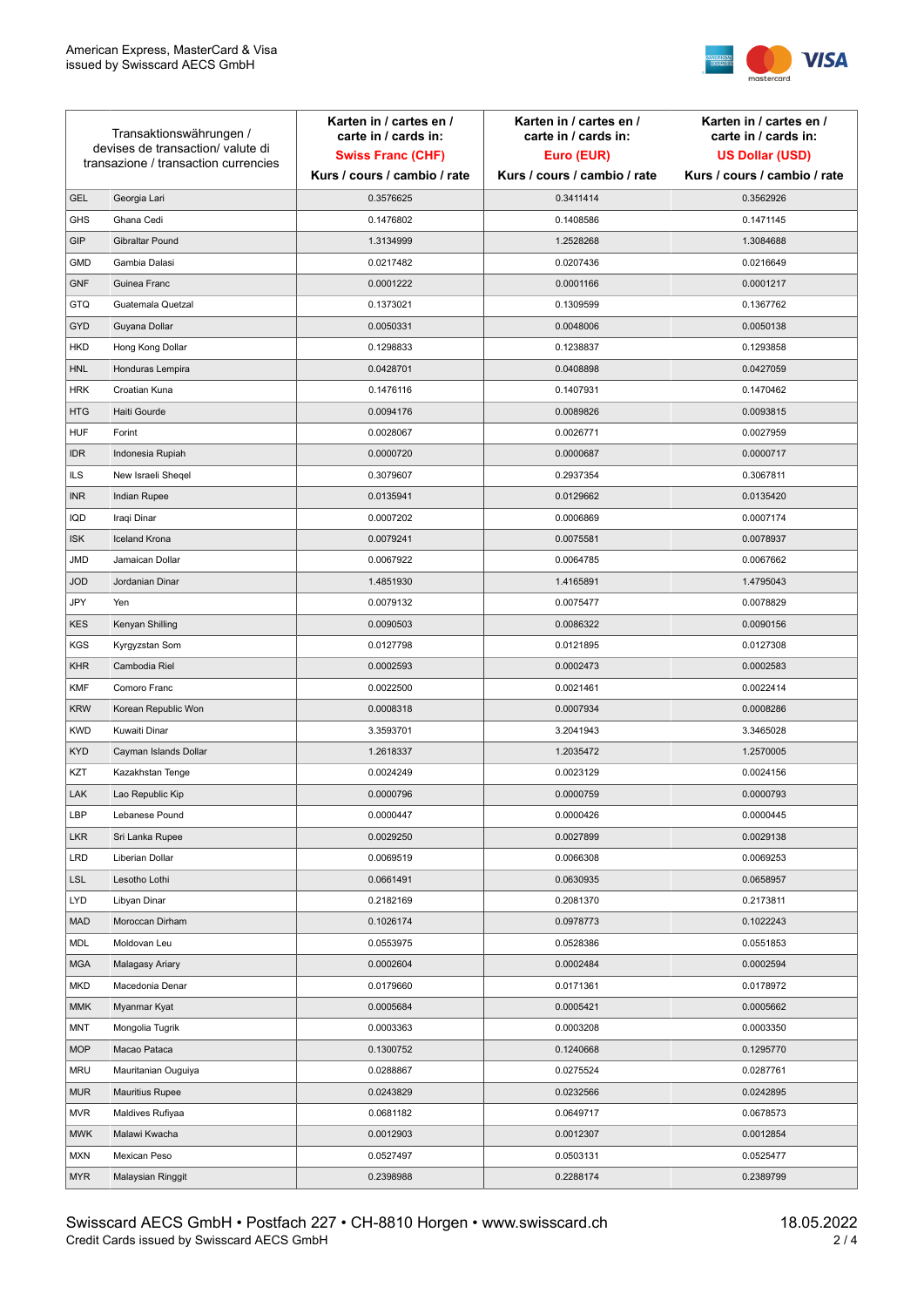

| <b>MZN</b><br>Mozambique Metical<br>0.0164275<br>0.0156687<br>0.0163646<br><b>NAD</b><br>Namibia Dollar<br>0.0661147<br>0.0630607<br>0.0658615<br><b>NGN</b><br>Nigeria Naira<br>0.0025225<br>0.0024060<br>0.0025128<br><b>NIO</b><br>0.0295290<br>0.0281650<br>Nicaragua Cordoba Oro<br>0.0294159<br><b>NOK</b><br>0.1058807<br>0.1009899<br>0.1054751<br>Norwegian Krone<br><b>NPR</b><br>0.0081038<br>Nepalese Rupee<br>0.0084963<br>0.0084638<br><b>NZD</b><br>New Zealand Dollar<br>0.6500463<br>0.6200194<br>0.6475564<br>Oman Rial<br><b>OMR</b><br>2.6747976<br>2.5512436<br>2.6645524<br>PAB<br>Panamanian Balboa<br>1.0515276<br>1.0029555<br>1.0475000<br><b>PEN</b><br>Peru Sol<br>0.2803677<br>0.2674170<br>0.2792938<br><b>PGK</b><br>0.2848393<br>Papua New Guinea Kina<br>0.2986338<br>0.2974900<br>PHP<br>0.0201236<br>0.0191941<br>0.0200465<br>Philippine Peso<br><b>PKR</b><br>0.0053518<br>0.0051046<br>0.0053313<br>Pakistan Rupee<br><b>PLN</b><br>Zloty<br>0.2337321<br>0.2229356<br>0.2328368<br><b>PYG</b><br>Paraguay Guarani<br>0.0001537<br>0.0001466<br>0.0001531<br>QAR<br>Qatari Rial<br>0.2826761<br>0.2696187<br>0.2815934<br><b>RON</b><br>Leu<br>0.2244650<br>0.2140965<br>0.2236052<br><b>RSD</b><br>Serbian Dinar<br>0.0094553<br>0.0090185<br>0.0094191<br><b>RUB</b><br>Russian Ruble<br>0.0164882<br>0.0157266<br>0.0164250<br><b>RWF</b><br>0.0010332<br>0.0009855<br>0.0010292<br>Rwanda Franc<br>SAR<br>Saudi Riyal<br>0.2743770<br>0.2617030<br>0.2733261<br><b>SBD</b><br>0.1283783<br>0.1340800<br>Solomon Islands Dollar<br>0.1345955<br><b>SCR</b><br>0.0713670<br>Seychelles Rupee<br>0.0748232<br>0.0745366<br><b>SDG</b><br>Sudanese Pound<br>0.0023609<br>0.0022518<br>0.0023519<br>SEK<br>Swedish Krona<br>0.1029680<br>0.0982117<br>0.1025736<br>SGD<br>0.7030238<br>0.7342473<br>Singapore Dollar<br>0.7370705<br><b>SHP</b><br>St Helena Pound<br>1.3134999<br>1.2528268<br>1.3084688<br><b>SLL</b><br>Sierra Leone Leone<br>0.0000813<br>0.0000775<br>0.0000810<br>SOS<br>Somali shilling<br>0.0018208<br>0.0017367<br>0.0018138<br>SRD<br>Suriname Dollar<br>0.0501884<br>0.0478701<br>0.0499962<br>SSD<br>South Sudanese Pound<br>0.0024241<br>0.0023121<br>0.0024148<br><b>STN</b><br>Sao Tome and Principe Dobra<br>0.0448602<br>0.0427880<br>0.0446884<br><b>SVC</b><br>0.1201746<br>0.1146235<br>0.1197143<br>El Salvador Colon<br><b>SZL</b><br>0.0661279<br>0.0630733<br>0.0658746<br>Swaziland Lilangeni<br>THB<br>0.0298728<br>0.0284929<br>0.0297584<br>Baht<br><b>TJS</b><br>0.0802686<br>Tajikistan Somoni<br>0.0841559<br>0.0838336<br>TMT<br>0.2873710<br>Turkmenistan Manat<br>0.3012881<br>0.3001341 | Transaktionswährungen /<br>devises de transaction/valute di<br>transazione / transaction currencies |                       | Karten in / cartes en /<br>carte in / cards in:<br><b>Swiss Franc (CHF)</b> | Karten in / cartes en /<br>carte in / cards in:<br>Euro (EUR) | Karten in / cartes en /<br>carte in / cards in:<br><b>US Dollar (USD)</b> |
|---------------------------------------------------------------------------------------------------------------------------------------------------------------------------------------------------------------------------------------------------------------------------------------------------------------------------------------------------------------------------------------------------------------------------------------------------------------------------------------------------------------------------------------------------------------------------------------------------------------------------------------------------------------------------------------------------------------------------------------------------------------------------------------------------------------------------------------------------------------------------------------------------------------------------------------------------------------------------------------------------------------------------------------------------------------------------------------------------------------------------------------------------------------------------------------------------------------------------------------------------------------------------------------------------------------------------------------------------------------------------------------------------------------------------------------------------------------------------------------------------------------------------------------------------------------------------------------------------------------------------------------------------------------------------------------------------------------------------------------------------------------------------------------------------------------------------------------------------------------------------------------------------------------------------------------------------------------------------------------------------------------------------------------------------------------------------------------------------------------------------------------------------------------------------------------------------------------------------------------------------------------------------------------------------------------------------------------------------------------------------------------------------------------------------------------------------------------------------------------------------------------------------------------------------------------------------------------------------------------------------------------------------------------------------------|-----------------------------------------------------------------------------------------------------|-----------------------|-----------------------------------------------------------------------------|---------------------------------------------------------------|---------------------------------------------------------------------------|
|                                                                                                                                                                                                                                                                                                                                                                                                                                                                                                                                                                                                                                                                                                                                                                                                                                                                                                                                                                                                                                                                                                                                                                                                                                                                                                                                                                                                                                                                                                                                                                                                                                                                                                                                                                                                                                                                                                                                                                                                                                                                                                                                                                                                                                                                                                                                                                                                                                                                                                                                                                                                                                                                                 |                                                                                                     |                       | Kurs / cours / cambio / rate                                                | Kurs / cours / cambio / rate                                  | Kurs / cours / cambio / rate                                              |
|                                                                                                                                                                                                                                                                                                                                                                                                                                                                                                                                                                                                                                                                                                                                                                                                                                                                                                                                                                                                                                                                                                                                                                                                                                                                                                                                                                                                                                                                                                                                                                                                                                                                                                                                                                                                                                                                                                                                                                                                                                                                                                                                                                                                                                                                                                                                                                                                                                                                                                                                                                                                                                                                                 |                                                                                                     |                       |                                                                             |                                                               |                                                                           |
|                                                                                                                                                                                                                                                                                                                                                                                                                                                                                                                                                                                                                                                                                                                                                                                                                                                                                                                                                                                                                                                                                                                                                                                                                                                                                                                                                                                                                                                                                                                                                                                                                                                                                                                                                                                                                                                                                                                                                                                                                                                                                                                                                                                                                                                                                                                                                                                                                                                                                                                                                                                                                                                                                 |                                                                                                     |                       |                                                                             |                                                               |                                                                           |
|                                                                                                                                                                                                                                                                                                                                                                                                                                                                                                                                                                                                                                                                                                                                                                                                                                                                                                                                                                                                                                                                                                                                                                                                                                                                                                                                                                                                                                                                                                                                                                                                                                                                                                                                                                                                                                                                                                                                                                                                                                                                                                                                                                                                                                                                                                                                                                                                                                                                                                                                                                                                                                                                                 |                                                                                                     |                       |                                                                             |                                                               |                                                                           |
|                                                                                                                                                                                                                                                                                                                                                                                                                                                                                                                                                                                                                                                                                                                                                                                                                                                                                                                                                                                                                                                                                                                                                                                                                                                                                                                                                                                                                                                                                                                                                                                                                                                                                                                                                                                                                                                                                                                                                                                                                                                                                                                                                                                                                                                                                                                                                                                                                                                                                                                                                                                                                                                                                 |                                                                                                     |                       |                                                                             |                                                               |                                                                           |
|                                                                                                                                                                                                                                                                                                                                                                                                                                                                                                                                                                                                                                                                                                                                                                                                                                                                                                                                                                                                                                                                                                                                                                                                                                                                                                                                                                                                                                                                                                                                                                                                                                                                                                                                                                                                                                                                                                                                                                                                                                                                                                                                                                                                                                                                                                                                                                                                                                                                                                                                                                                                                                                                                 |                                                                                                     |                       |                                                                             |                                                               |                                                                           |
|                                                                                                                                                                                                                                                                                                                                                                                                                                                                                                                                                                                                                                                                                                                                                                                                                                                                                                                                                                                                                                                                                                                                                                                                                                                                                                                                                                                                                                                                                                                                                                                                                                                                                                                                                                                                                                                                                                                                                                                                                                                                                                                                                                                                                                                                                                                                                                                                                                                                                                                                                                                                                                                                                 |                                                                                                     |                       |                                                                             |                                                               |                                                                           |
|                                                                                                                                                                                                                                                                                                                                                                                                                                                                                                                                                                                                                                                                                                                                                                                                                                                                                                                                                                                                                                                                                                                                                                                                                                                                                                                                                                                                                                                                                                                                                                                                                                                                                                                                                                                                                                                                                                                                                                                                                                                                                                                                                                                                                                                                                                                                                                                                                                                                                                                                                                                                                                                                                 |                                                                                                     |                       |                                                                             |                                                               |                                                                           |
|                                                                                                                                                                                                                                                                                                                                                                                                                                                                                                                                                                                                                                                                                                                                                                                                                                                                                                                                                                                                                                                                                                                                                                                                                                                                                                                                                                                                                                                                                                                                                                                                                                                                                                                                                                                                                                                                                                                                                                                                                                                                                                                                                                                                                                                                                                                                                                                                                                                                                                                                                                                                                                                                                 |                                                                                                     |                       |                                                                             |                                                               |                                                                           |
|                                                                                                                                                                                                                                                                                                                                                                                                                                                                                                                                                                                                                                                                                                                                                                                                                                                                                                                                                                                                                                                                                                                                                                                                                                                                                                                                                                                                                                                                                                                                                                                                                                                                                                                                                                                                                                                                                                                                                                                                                                                                                                                                                                                                                                                                                                                                                                                                                                                                                                                                                                                                                                                                                 |                                                                                                     |                       |                                                                             |                                                               |                                                                           |
|                                                                                                                                                                                                                                                                                                                                                                                                                                                                                                                                                                                                                                                                                                                                                                                                                                                                                                                                                                                                                                                                                                                                                                                                                                                                                                                                                                                                                                                                                                                                                                                                                                                                                                                                                                                                                                                                                                                                                                                                                                                                                                                                                                                                                                                                                                                                                                                                                                                                                                                                                                                                                                                                                 |                                                                                                     |                       |                                                                             |                                                               |                                                                           |
|                                                                                                                                                                                                                                                                                                                                                                                                                                                                                                                                                                                                                                                                                                                                                                                                                                                                                                                                                                                                                                                                                                                                                                                                                                                                                                                                                                                                                                                                                                                                                                                                                                                                                                                                                                                                                                                                                                                                                                                                                                                                                                                                                                                                                                                                                                                                                                                                                                                                                                                                                                                                                                                                                 |                                                                                                     |                       |                                                                             |                                                               |                                                                           |
|                                                                                                                                                                                                                                                                                                                                                                                                                                                                                                                                                                                                                                                                                                                                                                                                                                                                                                                                                                                                                                                                                                                                                                                                                                                                                                                                                                                                                                                                                                                                                                                                                                                                                                                                                                                                                                                                                                                                                                                                                                                                                                                                                                                                                                                                                                                                                                                                                                                                                                                                                                                                                                                                                 |                                                                                                     |                       |                                                                             |                                                               |                                                                           |
|                                                                                                                                                                                                                                                                                                                                                                                                                                                                                                                                                                                                                                                                                                                                                                                                                                                                                                                                                                                                                                                                                                                                                                                                                                                                                                                                                                                                                                                                                                                                                                                                                                                                                                                                                                                                                                                                                                                                                                                                                                                                                                                                                                                                                                                                                                                                                                                                                                                                                                                                                                                                                                                                                 |                                                                                                     |                       |                                                                             |                                                               |                                                                           |
|                                                                                                                                                                                                                                                                                                                                                                                                                                                                                                                                                                                                                                                                                                                                                                                                                                                                                                                                                                                                                                                                                                                                                                                                                                                                                                                                                                                                                                                                                                                                                                                                                                                                                                                                                                                                                                                                                                                                                                                                                                                                                                                                                                                                                                                                                                                                                                                                                                                                                                                                                                                                                                                                                 |                                                                                                     |                       |                                                                             |                                                               |                                                                           |
|                                                                                                                                                                                                                                                                                                                                                                                                                                                                                                                                                                                                                                                                                                                                                                                                                                                                                                                                                                                                                                                                                                                                                                                                                                                                                                                                                                                                                                                                                                                                                                                                                                                                                                                                                                                                                                                                                                                                                                                                                                                                                                                                                                                                                                                                                                                                                                                                                                                                                                                                                                                                                                                                                 |                                                                                                     |                       |                                                                             |                                                               |                                                                           |
|                                                                                                                                                                                                                                                                                                                                                                                                                                                                                                                                                                                                                                                                                                                                                                                                                                                                                                                                                                                                                                                                                                                                                                                                                                                                                                                                                                                                                                                                                                                                                                                                                                                                                                                                                                                                                                                                                                                                                                                                                                                                                                                                                                                                                                                                                                                                                                                                                                                                                                                                                                                                                                                                                 |                                                                                                     |                       |                                                                             |                                                               |                                                                           |
|                                                                                                                                                                                                                                                                                                                                                                                                                                                                                                                                                                                                                                                                                                                                                                                                                                                                                                                                                                                                                                                                                                                                                                                                                                                                                                                                                                                                                                                                                                                                                                                                                                                                                                                                                                                                                                                                                                                                                                                                                                                                                                                                                                                                                                                                                                                                                                                                                                                                                                                                                                                                                                                                                 |                                                                                                     |                       |                                                                             |                                                               |                                                                           |
|                                                                                                                                                                                                                                                                                                                                                                                                                                                                                                                                                                                                                                                                                                                                                                                                                                                                                                                                                                                                                                                                                                                                                                                                                                                                                                                                                                                                                                                                                                                                                                                                                                                                                                                                                                                                                                                                                                                                                                                                                                                                                                                                                                                                                                                                                                                                                                                                                                                                                                                                                                                                                                                                                 |                                                                                                     |                       |                                                                             |                                                               |                                                                           |
|                                                                                                                                                                                                                                                                                                                                                                                                                                                                                                                                                                                                                                                                                                                                                                                                                                                                                                                                                                                                                                                                                                                                                                                                                                                                                                                                                                                                                                                                                                                                                                                                                                                                                                                                                                                                                                                                                                                                                                                                                                                                                                                                                                                                                                                                                                                                                                                                                                                                                                                                                                                                                                                                                 |                                                                                                     |                       |                                                                             |                                                               |                                                                           |
|                                                                                                                                                                                                                                                                                                                                                                                                                                                                                                                                                                                                                                                                                                                                                                                                                                                                                                                                                                                                                                                                                                                                                                                                                                                                                                                                                                                                                                                                                                                                                                                                                                                                                                                                                                                                                                                                                                                                                                                                                                                                                                                                                                                                                                                                                                                                                                                                                                                                                                                                                                                                                                                                                 |                                                                                                     |                       |                                                                             |                                                               |                                                                           |
|                                                                                                                                                                                                                                                                                                                                                                                                                                                                                                                                                                                                                                                                                                                                                                                                                                                                                                                                                                                                                                                                                                                                                                                                                                                                                                                                                                                                                                                                                                                                                                                                                                                                                                                                                                                                                                                                                                                                                                                                                                                                                                                                                                                                                                                                                                                                                                                                                                                                                                                                                                                                                                                                                 |                                                                                                     |                       |                                                                             |                                                               |                                                                           |
|                                                                                                                                                                                                                                                                                                                                                                                                                                                                                                                                                                                                                                                                                                                                                                                                                                                                                                                                                                                                                                                                                                                                                                                                                                                                                                                                                                                                                                                                                                                                                                                                                                                                                                                                                                                                                                                                                                                                                                                                                                                                                                                                                                                                                                                                                                                                                                                                                                                                                                                                                                                                                                                                                 |                                                                                                     |                       |                                                                             |                                                               |                                                                           |
|                                                                                                                                                                                                                                                                                                                                                                                                                                                                                                                                                                                                                                                                                                                                                                                                                                                                                                                                                                                                                                                                                                                                                                                                                                                                                                                                                                                                                                                                                                                                                                                                                                                                                                                                                                                                                                                                                                                                                                                                                                                                                                                                                                                                                                                                                                                                                                                                                                                                                                                                                                                                                                                                                 |                                                                                                     |                       |                                                                             |                                                               |                                                                           |
|                                                                                                                                                                                                                                                                                                                                                                                                                                                                                                                                                                                                                                                                                                                                                                                                                                                                                                                                                                                                                                                                                                                                                                                                                                                                                                                                                                                                                                                                                                                                                                                                                                                                                                                                                                                                                                                                                                                                                                                                                                                                                                                                                                                                                                                                                                                                                                                                                                                                                                                                                                                                                                                                                 |                                                                                                     |                       |                                                                             |                                                               |                                                                           |
|                                                                                                                                                                                                                                                                                                                                                                                                                                                                                                                                                                                                                                                                                                                                                                                                                                                                                                                                                                                                                                                                                                                                                                                                                                                                                                                                                                                                                                                                                                                                                                                                                                                                                                                                                                                                                                                                                                                                                                                                                                                                                                                                                                                                                                                                                                                                                                                                                                                                                                                                                                                                                                                                                 |                                                                                                     |                       |                                                                             |                                                               |                                                                           |
|                                                                                                                                                                                                                                                                                                                                                                                                                                                                                                                                                                                                                                                                                                                                                                                                                                                                                                                                                                                                                                                                                                                                                                                                                                                                                                                                                                                                                                                                                                                                                                                                                                                                                                                                                                                                                                                                                                                                                                                                                                                                                                                                                                                                                                                                                                                                                                                                                                                                                                                                                                                                                                                                                 |                                                                                                     |                       |                                                                             |                                                               |                                                                           |
|                                                                                                                                                                                                                                                                                                                                                                                                                                                                                                                                                                                                                                                                                                                                                                                                                                                                                                                                                                                                                                                                                                                                                                                                                                                                                                                                                                                                                                                                                                                                                                                                                                                                                                                                                                                                                                                                                                                                                                                                                                                                                                                                                                                                                                                                                                                                                                                                                                                                                                                                                                                                                                                                                 |                                                                                                     |                       |                                                                             |                                                               |                                                                           |
|                                                                                                                                                                                                                                                                                                                                                                                                                                                                                                                                                                                                                                                                                                                                                                                                                                                                                                                                                                                                                                                                                                                                                                                                                                                                                                                                                                                                                                                                                                                                                                                                                                                                                                                                                                                                                                                                                                                                                                                                                                                                                                                                                                                                                                                                                                                                                                                                                                                                                                                                                                                                                                                                                 |                                                                                                     |                       |                                                                             |                                                               |                                                                           |
|                                                                                                                                                                                                                                                                                                                                                                                                                                                                                                                                                                                                                                                                                                                                                                                                                                                                                                                                                                                                                                                                                                                                                                                                                                                                                                                                                                                                                                                                                                                                                                                                                                                                                                                                                                                                                                                                                                                                                                                                                                                                                                                                                                                                                                                                                                                                                                                                                                                                                                                                                                                                                                                                                 |                                                                                                     |                       |                                                                             |                                                               |                                                                           |
|                                                                                                                                                                                                                                                                                                                                                                                                                                                                                                                                                                                                                                                                                                                                                                                                                                                                                                                                                                                                                                                                                                                                                                                                                                                                                                                                                                                                                                                                                                                                                                                                                                                                                                                                                                                                                                                                                                                                                                                                                                                                                                                                                                                                                                                                                                                                                                                                                                                                                                                                                                                                                                                                                 |                                                                                                     |                       |                                                                             |                                                               |                                                                           |
|                                                                                                                                                                                                                                                                                                                                                                                                                                                                                                                                                                                                                                                                                                                                                                                                                                                                                                                                                                                                                                                                                                                                                                                                                                                                                                                                                                                                                                                                                                                                                                                                                                                                                                                                                                                                                                                                                                                                                                                                                                                                                                                                                                                                                                                                                                                                                                                                                                                                                                                                                                                                                                                                                 |                                                                                                     |                       |                                                                             |                                                               |                                                                           |
|                                                                                                                                                                                                                                                                                                                                                                                                                                                                                                                                                                                                                                                                                                                                                                                                                                                                                                                                                                                                                                                                                                                                                                                                                                                                                                                                                                                                                                                                                                                                                                                                                                                                                                                                                                                                                                                                                                                                                                                                                                                                                                                                                                                                                                                                                                                                                                                                                                                                                                                                                                                                                                                                                 |                                                                                                     |                       |                                                                             |                                                               |                                                                           |
|                                                                                                                                                                                                                                                                                                                                                                                                                                                                                                                                                                                                                                                                                                                                                                                                                                                                                                                                                                                                                                                                                                                                                                                                                                                                                                                                                                                                                                                                                                                                                                                                                                                                                                                                                                                                                                                                                                                                                                                                                                                                                                                                                                                                                                                                                                                                                                                                                                                                                                                                                                                                                                                                                 |                                                                                                     |                       |                                                                             |                                                               |                                                                           |
|                                                                                                                                                                                                                                                                                                                                                                                                                                                                                                                                                                                                                                                                                                                                                                                                                                                                                                                                                                                                                                                                                                                                                                                                                                                                                                                                                                                                                                                                                                                                                                                                                                                                                                                                                                                                                                                                                                                                                                                                                                                                                                                                                                                                                                                                                                                                                                                                                                                                                                                                                                                                                                                                                 |                                                                                                     |                       |                                                                             |                                                               |                                                                           |
|                                                                                                                                                                                                                                                                                                                                                                                                                                                                                                                                                                                                                                                                                                                                                                                                                                                                                                                                                                                                                                                                                                                                                                                                                                                                                                                                                                                                                                                                                                                                                                                                                                                                                                                                                                                                                                                                                                                                                                                                                                                                                                                                                                                                                                                                                                                                                                                                                                                                                                                                                                                                                                                                                 |                                                                                                     |                       |                                                                             |                                                               |                                                                           |
|                                                                                                                                                                                                                                                                                                                                                                                                                                                                                                                                                                                                                                                                                                                                                                                                                                                                                                                                                                                                                                                                                                                                                                                                                                                                                                                                                                                                                                                                                                                                                                                                                                                                                                                                                                                                                                                                                                                                                                                                                                                                                                                                                                                                                                                                                                                                                                                                                                                                                                                                                                                                                                                                                 |                                                                                                     |                       |                                                                             |                                                               |                                                                           |
|                                                                                                                                                                                                                                                                                                                                                                                                                                                                                                                                                                                                                                                                                                                                                                                                                                                                                                                                                                                                                                                                                                                                                                                                                                                                                                                                                                                                                                                                                                                                                                                                                                                                                                                                                                                                                                                                                                                                                                                                                                                                                                                                                                                                                                                                                                                                                                                                                                                                                                                                                                                                                                                                                 |                                                                                                     |                       |                                                                             |                                                               |                                                                           |
|                                                                                                                                                                                                                                                                                                                                                                                                                                                                                                                                                                                                                                                                                                                                                                                                                                                                                                                                                                                                                                                                                                                                                                                                                                                                                                                                                                                                                                                                                                                                                                                                                                                                                                                                                                                                                                                                                                                                                                                                                                                                                                                                                                                                                                                                                                                                                                                                                                                                                                                                                                                                                                                                                 | <b>TND</b>                                                                                          | <b>Tunisian Dinar</b> | 0.3578450                                                                   | 0.3413155                                                     | 0.3564744                                                                 |
| <b>TOP</b><br>Tonga Pa'anga<br>0.4634082<br>0.4420025<br>0.4616332                                                                                                                                                                                                                                                                                                                                                                                                                                                                                                                                                                                                                                                                                                                                                                                                                                                                                                                                                                                                                                                                                                                                                                                                                                                                                                                                                                                                                                                                                                                                                                                                                                                                                                                                                                                                                                                                                                                                                                                                                                                                                                                                                                                                                                                                                                                                                                                                                                                                                                                                                                                                              |                                                                                                     |                       |                                                                             |                                                               |                                                                           |
| <b>TRY</b><br>0.0662517<br>0.0631914<br>0.0659979<br>Turkish Lira                                                                                                                                                                                                                                                                                                                                                                                                                                                                                                                                                                                                                                                                                                                                                                                                                                                                                                                                                                                                                                                                                                                                                                                                                                                                                                                                                                                                                                                                                                                                                                                                                                                                                                                                                                                                                                                                                                                                                                                                                                                                                                                                                                                                                                                                                                                                                                                                                                                                                                                                                                                                               |                                                                                                     |                       |                                                                             |                                                               |                                                                           |
| <b>TTD</b><br>Trinidad & Tobago Dollar<br>0.1560315<br>0.1488241<br>0.1554339                                                                                                                                                                                                                                                                                                                                                                                                                                                                                                                                                                                                                                                                                                                                                                                                                                                                                                                                                                                                                                                                                                                                                                                                                                                                                                                                                                                                                                                                                                                                                                                                                                                                                                                                                                                                                                                                                                                                                                                                                                                                                                                                                                                                                                                                                                                                                                                                                                                                                                                                                                                                   |                                                                                                     |                       |                                                                             |                                                               |                                                                           |
| <b>TWD</b><br>New Taiwan Dollar<br>0.0355179<br>0.0338773<br>0.0353819                                                                                                                                                                                                                                                                                                                                                                                                                                                                                                                                                                                                                                                                                                                                                                                                                                                                                                                                                                                                                                                                                                                                                                                                                                                                                                                                                                                                                                                                                                                                                                                                                                                                                                                                                                                                                                                                                                                                                                                                                                                                                                                                                                                                                                                                                                                                                                                                                                                                                                                                                                                                          |                                                                                                     |                       |                                                                             |                                                               |                                                                           |
| TZS<br>0.0004528<br>0.0004319<br>0.0004511<br>Tanzanian Shilling                                                                                                                                                                                                                                                                                                                                                                                                                                                                                                                                                                                                                                                                                                                                                                                                                                                                                                                                                                                                                                                                                                                                                                                                                                                                                                                                                                                                                                                                                                                                                                                                                                                                                                                                                                                                                                                                                                                                                                                                                                                                                                                                                                                                                                                                                                                                                                                                                                                                                                                                                                                                                |                                                                                                     |                       |                                                                             |                                                               |                                                                           |
| <b>UAH</b><br>0.0359436<br>0.0342833<br>0.0358059<br>Ukraine Hryvnia                                                                                                                                                                                                                                                                                                                                                                                                                                                                                                                                                                                                                                                                                                                                                                                                                                                                                                                                                                                                                                                                                                                                                                                                                                                                                                                                                                                                                                                                                                                                                                                                                                                                                                                                                                                                                                                                                                                                                                                                                                                                                                                                                                                                                                                                                                                                                                                                                                                                                                                                                                                                            |                                                                                                     |                       |                                                                             |                                                               |                                                                           |
| <b>UGX</b><br>Uganda Shilling<br>0.0002873<br>0.0002740<br>0.0002862                                                                                                                                                                                                                                                                                                                                                                                                                                                                                                                                                                                                                                                                                                                                                                                                                                                                                                                                                                                                                                                                                                                                                                                                                                                                                                                                                                                                                                                                                                                                                                                                                                                                                                                                                                                                                                                                                                                                                                                                                                                                                                                                                                                                                                                                                                                                                                                                                                                                                                                                                                                                            |                                                                                                     |                       |                                                                             |                                                               |                                                                           |
| <b>UYU</b><br>Peso Uruguayo<br>0.0253992<br>0.0242260<br>0.0253019                                                                                                                                                                                                                                                                                                                                                                                                                                                                                                                                                                                                                                                                                                                                                                                                                                                                                                                                                                                                                                                                                                                                                                                                                                                                                                                                                                                                                                                                                                                                                                                                                                                                                                                                                                                                                                                                                                                                                                                                                                                                                                                                                                                                                                                                                                                                                                                                                                                                                                                                                                                                              |                                                                                                     |                       |                                                                             |                                                               |                                                                           |
| UZS<br>Uzbekistan Sum<br>0.0000943<br>0.0000899<br>0.0000939                                                                                                                                                                                                                                                                                                                                                                                                                                                                                                                                                                                                                                                                                                                                                                                                                                                                                                                                                                                                                                                                                                                                                                                                                                                                                                                                                                                                                                                                                                                                                                                                                                                                                                                                                                                                                                                                                                                                                                                                                                                                                                                                                                                                                                                                                                                                                                                                                                                                                                                                                                                                                    |                                                                                                     |                       |                                                                             |                                                               |                                                                           |